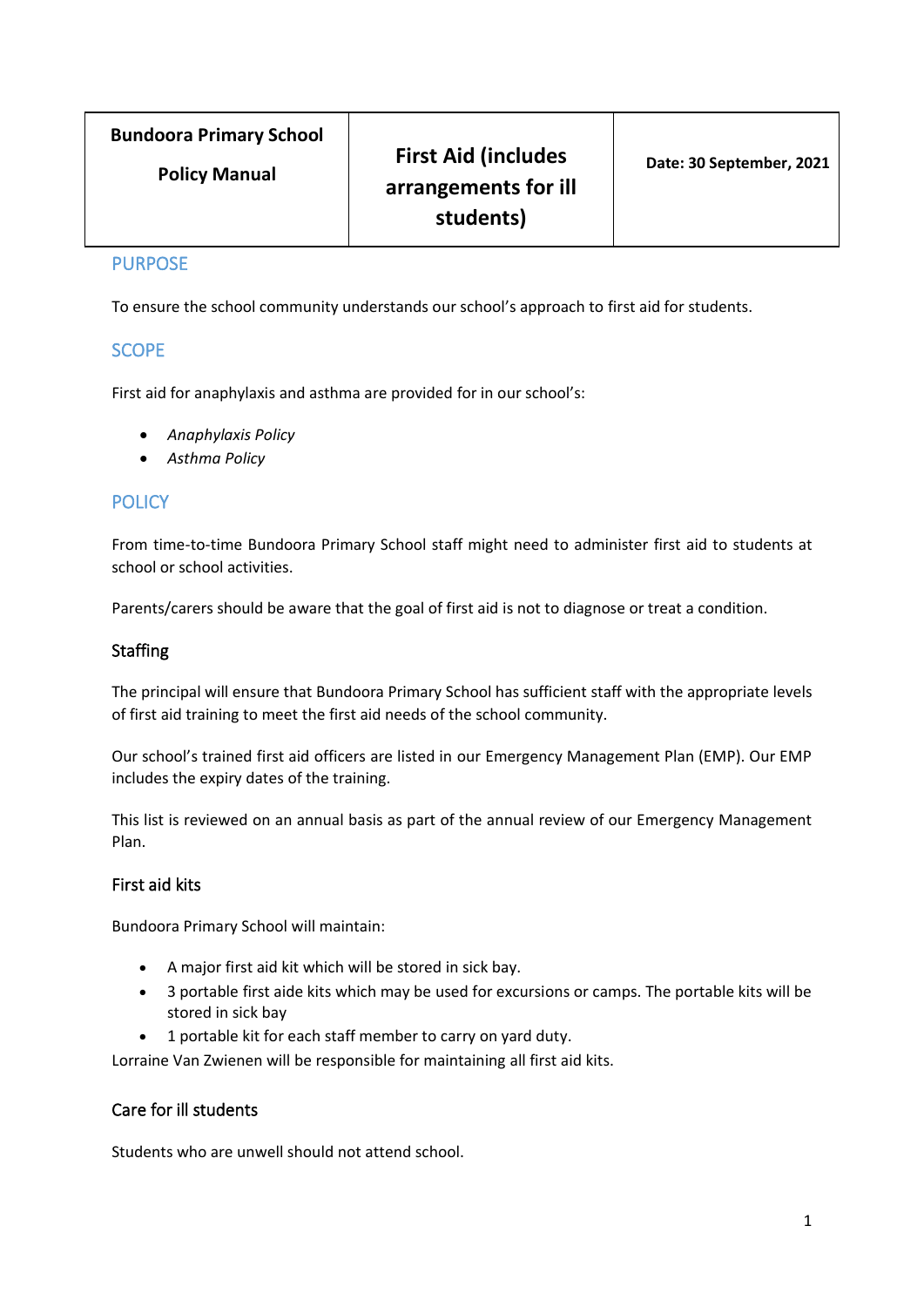If a student becomes unwell during the school day, they may be directed to sick bay or triage and monitored by staff. Depending on the nature of their symptoms, staff may contact parents/carers or an emergency contact person to ask them to collect the student.

## First aid management

If there is a situation or incident which occurs at school or a school activity which requires first aid to be administered to a student:

- Staff who have been trained in first aid will administer first aid in accordance with their training. In an emergency, other staff may assist in the administration of first aid within their level of competence.
- In a medical emergency, staff may take emergency action and do not need to obtain parent/carer consent to do so. Staff may contact Triple Zero "000" for emergency medical services at any time.
- Staff may also contact NURSE-ON-CALL (on 1300 60 60 24) in an emergency. NURSE-ON-CALL provides immediate, expert health advice from a registered nurse and is available 24 hours a day, 7 days a week.
- If first aid is administered for a minor injury or condition, Bundoora Primary School will notify parents/carers by sending a not home to parents/carers, via email, phone call or Compass.
- If first aid is administered for a serious injury or condition, or in an emergency, school staff will attempt to contact parents/carers or emergency contacts as soon as reasonably practical.
- If staff providing first aid determine that an emergency response is not required but that medical advice is needed, school staff will ask parents/carers, or an emergency contact person, to collect the student and recommend that advice is sought from a medical practitioner.
- Whenever first aid treatment has been administered to a student Bundoora Primary School will:
	- o record the incident on CASES21
	- o record the incident on Compass
	- o notify the student's parents/carers
	- o if first aid was administered in a medical emergency, follow the Department's [Reporting and Managing School Incidents Policy,](https://www2.education.vic.gov.au/pal/reporting-and-managing-school-incidents-including-emergencies/policy) including reporting the incident to the Department's Incident Support and Operations Centre on 1800 126 126.

In accordance with guidance from the Department of Education and Training, analgesics, including paracetamol and aspirin, will not be stored at school, or provided as a standard first aid treatments. This is because they can mask signs of serious illness or injury.

# **COMMUNICATION**

This policy will be communicated to our school community in the following ways:

- Available publicly on our school's website
- Included in staff induction processes and staff training
- Included in staff handbook/manual
- Discussed at staff briefings/meetings as required
- Included in transition and enrolment packs
- Discussed at parent information nights/sessions